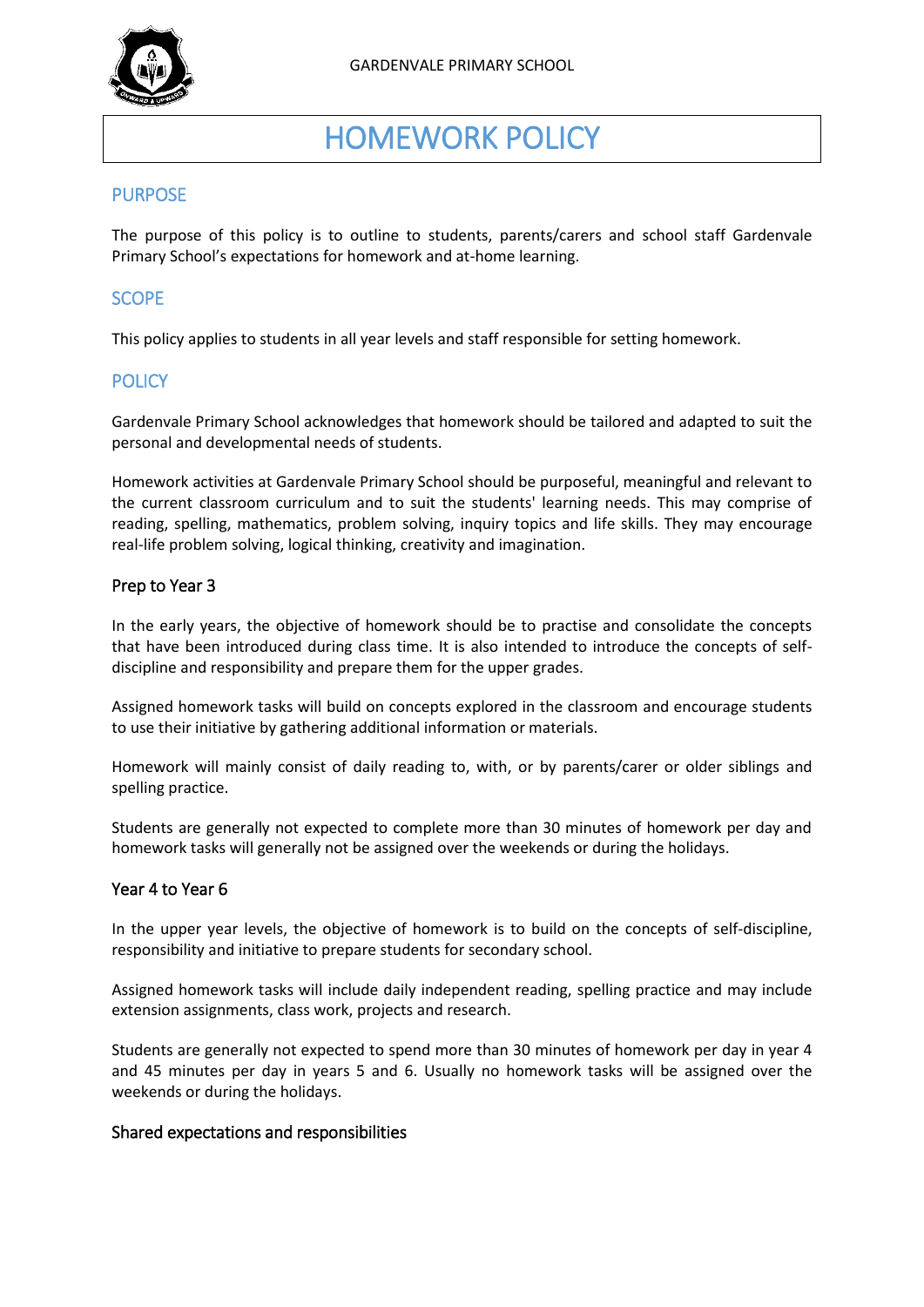

Homework is a shared responsibility between the school, teachers, students and their parents/carers. In order to get the most out of homework tasks, it is important that everyone understands their obligations and responsibilities.

Gardenvale Primary School will support students by:

- fostering lifelong learning and connecting families with the learning of their children, as part of a comprehensive and balanced curriculum within Victorian schools
- ensuring the school's homework policy is relevant to the needs of students
- advising parents/carers of homework expectations at the beginning of the school year during year level information evenings and explain where the homework policy can be located on the school website
- encouraging parents/carers of early primary school aged children to read to and with their children for enjoyment

Teachers at Gardenvale Primary School will:

- equip students with the skills to solve problems
- encourage real-life problem solving, logical thinking, creativity and imagination
- set varied, challenging and meaningful tasks related to class work to suit the students' learning needs
- give students enough time to complete homework, considering home obligations and extracurricular activities
- assess homework and provide timely and practical feedback and support
- help students develop organisational and time-management skills
- ensure parents/carers are aware of the school's homework policy
- develop strategies within the school to support parents and carers becoming active partners in homework
- decide according to year levels the rewards for homework completion and the consequences of non-completion of set homework tasks
- follow up with parents if students fail to complete homework on a regular basis
- offer a range of opportunities for families to engage in their children.

It is expected that students will take responsibility for their own learning by:

- being aware of the school's homework policy
- discussing with their parents/carers homework expectations
- accepting responsibility for the completion of homework tasks within set time frames
- following up on comments made by teachers
- seeking assistance when difficulties arise
- completing assigned unfinished classroom activities set as homework tasks
- organising their time to manage home obligations, participation in physical activity and sports, recreational and cultural activities.

It is expected that parents/carers will support their children by:

- developing a positive and productive approach to homework
- ensuring there is a balance between the time spent on homework and recreational activities
- reading to them, talking with them and involving them in learning opportunities during everyday household routines and physical activity